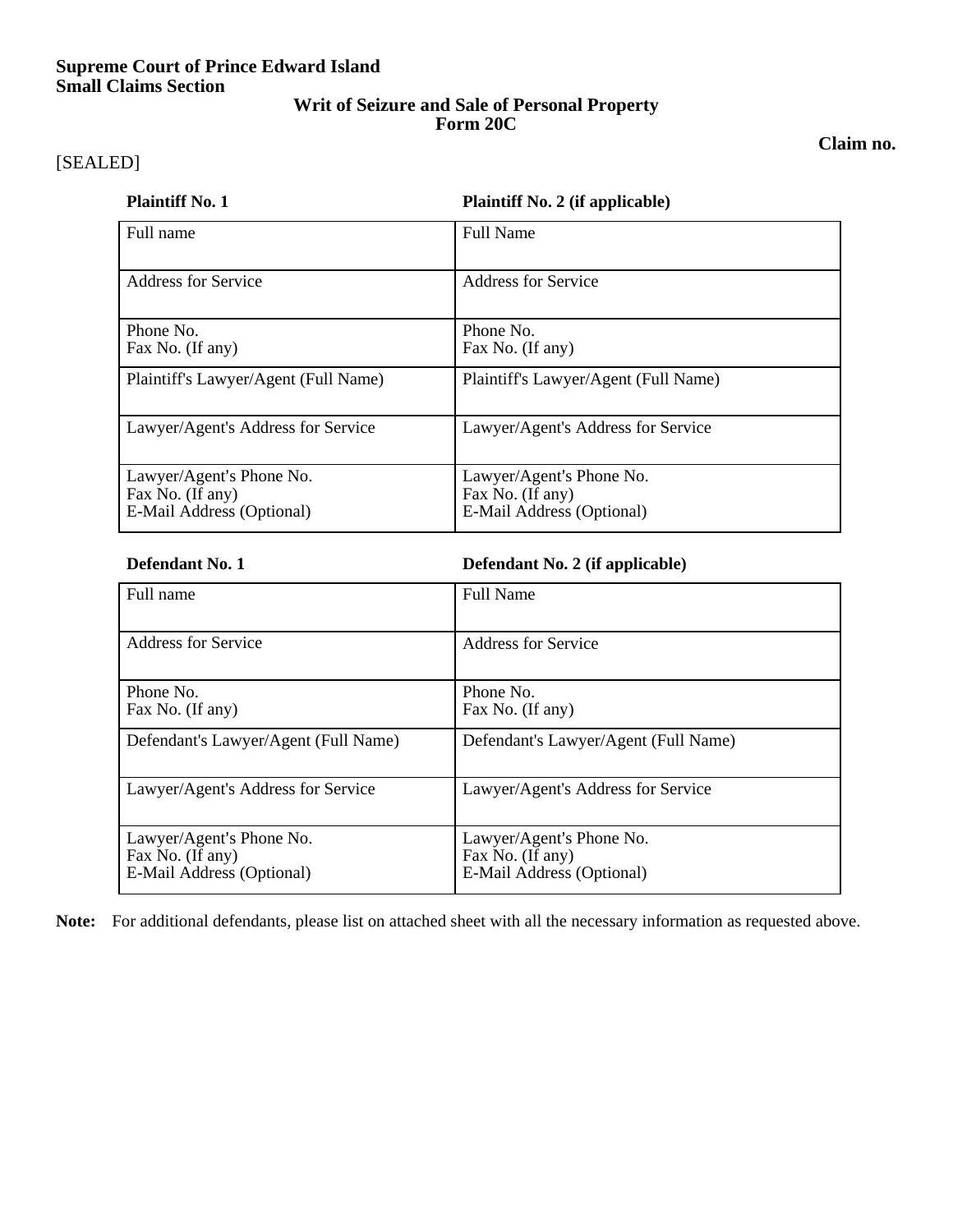## **FORM 20C - PAGE 2** [Claim No.]

### **TO: THE SHERIFF OF**

Under an order of this court made on *Date* in favour of *Name of creditor* 

### **YOU ARE DIRECTED** to seize and sell the personal property of

| Surname of individual or name of corporation/firm etc. |                                    |  |  |  |
|--------------------------------------------------------|------------------------------------|--|--|--|
| Second given name (individual only)                    | Third given name (individual only) |  |  |  |
| Gender (individual only)                               | Date of birth (individual only)    |  |  |  |

Attach schedule for additional names.

situated within your jurisdiction and to realize from the seizure and sale the following sums:

| (A)                                                                                                                                                                       | Debt (claimed amount)                                               |              | \$       |                        |  |  |
|---------------------------------------------------------------------------------------------------------------------------------------------------------------------------|---------------------------------------------------------------------|--------------|----------|------------------------|--|--|
| (B)                                                                                                                                                                       | Pre-judgment interest                                               |              |          |                        |  |  |
|                                                                                                                                                                           | % per annum<br>at                                                   |              |          |                        |  |  |
|                                                                                                                                                                           | for<br>from<br>to<br>number of days.                                |              | \$       |                        |  |  |
| (C)                                                                                                                                                                       | Costs                                                               |              | \$       |                        |  |  |
| (D)                                                                                                                                                                       | Post-judgment interest at<br>% per annum                            |              |          |                        |  |  |
|                                                                                                                                                                           | from date of judgment<br>to this date                               |              |          |                        |  |  |
|                                                                                                                                                                           | for<br>days                                                         |              | \$       |                        |  |  |
| Note: Calculation of interest is always on the amount owing from time to time as payments are received.<br>This is true for both pre-judgment and post-judgment interest. |                                                                     |              |          |                        |  |  |
| (E)                                                                                                                                                                       | Subsequent costs incurred after judgment                            |              | \$       |                        |  |  |
|                                                                                                                                                                           | Costs of this Execution                                             |              | \$       |                        |  |  |
| (F)                                                                                                                                                                       | After the judgment the Debtor paid the sum of:                      | $(minus)$ \$ |          |                        |  |  |
|                                                                                                                                                                           |                                                                     | <b>Total</b> | \$Total  |                        |  |  |
| (G)                                                                                                                                                                       | Your fees and expenses in enforcing this writ                       |              | \$       | (Filled in by Sheriff) |  |  |
|                                                                                                                                                                           | Subsequent post-judgment interest is claimed at<br>% per year or \$ |              | per day. |                        |  |  |